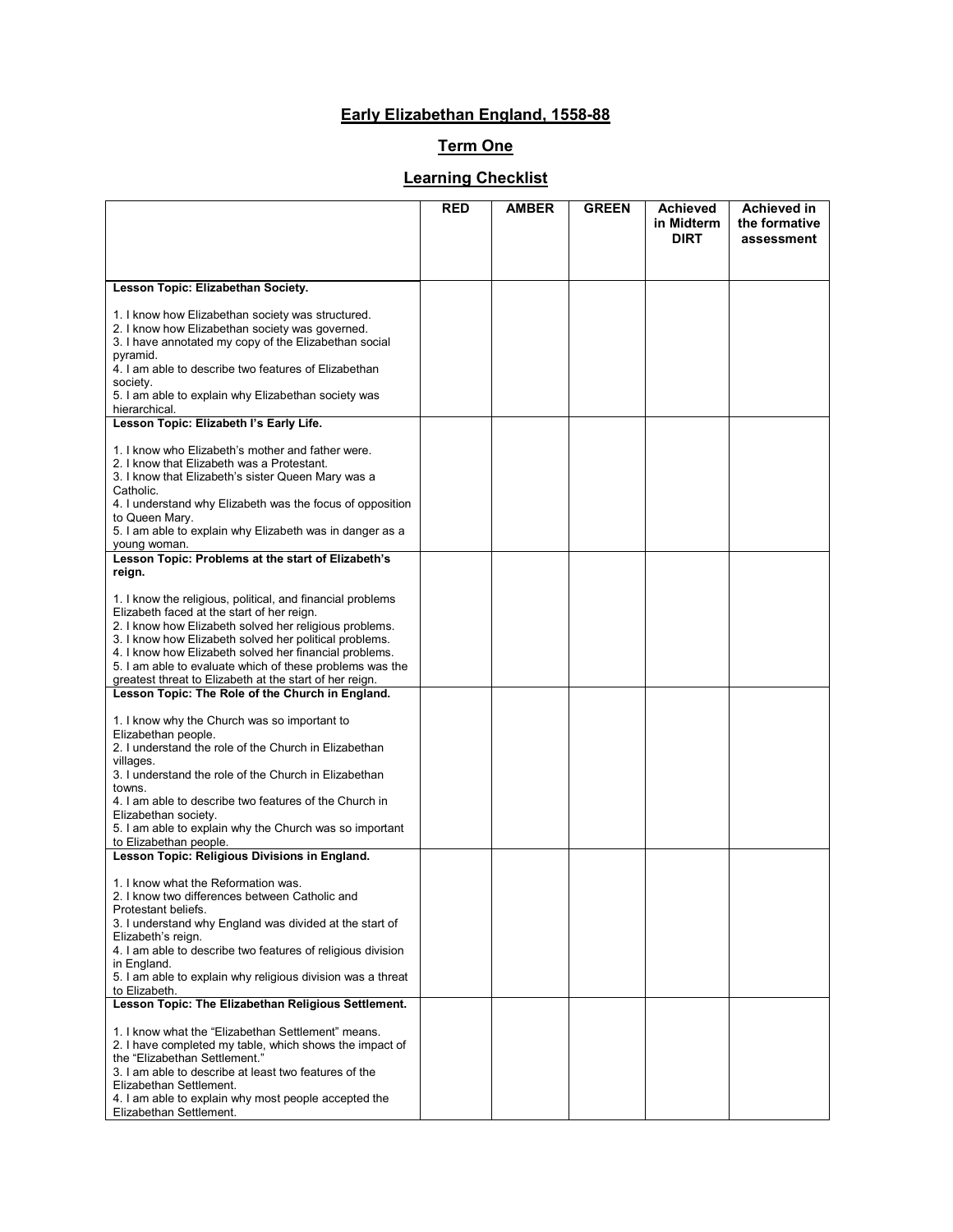| 5. I am able to explain why some people did not accept<br>the Elizabethan Settlement.                             |  |  |  |
|-------------------------------------------------------------------------------------------------------------------|--|--|--|
| Lesson Topic: Puritans and the Elizabethan                                                                        |  |  |  |
| Settlement.                                                                                                       |  |  |  |
| 1. I am able to define the words "Puritan" and                                                                    |  |  |  |
| "Puritanism."                                                                                                     |  |  |  |
| 2. I have completed my table task, which shows the                                                                |  |  |  |
| Puritans' attitude towards the Elizabethan Settlement.                                                            |  |  |  |
| 3. I am able to describe at least one feature of                                                                  |  |  |  |
| Puritanism.                                                                                                       |  |  |  |
| 4. I am able to explain why Puritans did not accept the                                                           |  |  |  |
| Elizabethan Settlement.                                                                                           |  |  |  |
| 5. I am able to explain why Puritans were unable to                                                               |  |  |  |
|                                                                                                                   |  |  |  |
| change the Elizabethan Settlement.<br>Lesson Topic: Catholics and the Elizabethan                                 |  |  |  |
| Settlement.                                                                                                       |  |  |  |
|                                                                                                                   |  |  |  |
|                                                                                                                   |  |  |  |
| 1. I am able to define the words "Catholic" and                                                                   |  |  |  |
| "Catholicism."                                                                                                    |  |  |  |
| 2. I am able to describe at least one Catholic belief.                                                            |  |  |  |
| 3. I have completed my table task, which shows why                                                                |  |  |  |
| some Catholics accepted the Elizabethan Settlement,                                                               |  |  |  |
| while others rejected the Elizabethan Settlement.                                                                 |  |  |  |
| 4. I am able to explain why some Catholics accepted the                                                           |  |  |  |
| Elizabethan Settlement.                                                                                           |  |  |  |
| 5. I am able to explain why many Catholics rejected the                                                           |  |  |  |
| Elizabethan Settlement.                                                                                           |  |  |  |
| Lesson Topic: Mary, Queen of Scots.                                                                               |  |  |  |
|                                                                                                                   |  |  |  |
| 1. I know who Mary, Queen of Scots, was.                                                                          |  |  |  |
| 2. I know how Mary was related to Elizabeth.                                                                      |  |  |  |
| 3. I know that Mary and Elizabeth held different religious                                                        |  |  |  |
| beliefs.                                                                                                          |  |  |  |
| 4. I have plotted the highs and lows of Mary's life on the                                                        |  |  |  |
| graph I have been provided.                                                                                       |  |  |  |
| 5. I am able to explain why Mary was a threat to                                                                  |  |  |  |
| Elizabeth's position as queen.                                                                                    |  |  |  |
| Lesson Topic: Relations between Elizabeth and Mary,                                                               |  |  |  |
| Queen of Scots.                                                                                                   |  |  |  |
|                                                                                                                   |  |  |  |
| 1. I know why Elizabeth viewed Mary as a threat.                                                                  |  |  |  |
| 2. I have completed my table task, which shows the                                                                |  |  |  |
| reasons Elizabeth viewed Mary as a threat.                                                                        |  |  |  |
| 3. I am able to evaluate the choices Elizabeth could have                                                         |  |  |  |
| made in relation to Mary.                                                                                         |  |  |  |
| 4. I am able to evaluate the choices Elizabeth did make in                                                        |  |  |  |
| relation to Mary.                                                                                                 |  |  |  |
| 5. I am able to explain why Elizabeth was reluctant to                                                            |  |  |  |
| execute Mary.                                                                                                     |  |  |  |
| Lesson Topic: The Revolt of the Northern Earls in                                                                 |  |  |  |
| 1569.                                                                                                             |  |  |  |
|                                                                                                                   |  |  |  |
| 1. I know who the northern earls were.                                                                            |  |  |  |
| 2. I have completed my Venn diagram, which shows the                                                              |  |  |  |
| reasons many northern earls chose to revel against<br>Elizabeth.                                                  |  |  |  |
|                                                                                                                   |  |  |  |
| 3. I have placed the events of the Northern Revolt in the<br>correct order, using the table I have been provided. |  |  |  |
| 4. I am able to explain why the Northern Revolt failed.                                                           |  |  |  |
| 5. I am able to analyse the Northern Revolt, and the                                                              |  |  |  |
| reasons for its failure.                                                                                          |  |  |  |
| Lesson Topic: Plots against Elizabeth.                                                                            |  |  |  |
|                                                                                                                   |  |  |  |
| 1. I know the three main plots against Elizabeth during                                                           |  |  |  |
| her reign.                                                                                                        |  |  |  |
| 2. I have completed my table task, which shows the aims,                                                          |  |  |  |
| features, and consequences of these plots.                                                                        |  |  |  |
| 3. I am able to describe two features of at least one of                                                          |  |  |  |
| these plots.                                                                                                      |  |  |  |
| 4. I am able to explain why plots were made against                                                               |  |  |  |
| Elizabeth during her reign.                                                                                       |  |  |  |
| 5. I am able to evaluate these plots, and decide which                                                            |  |  |  |
| was the most dangerous.                                                                                           |  |  |  |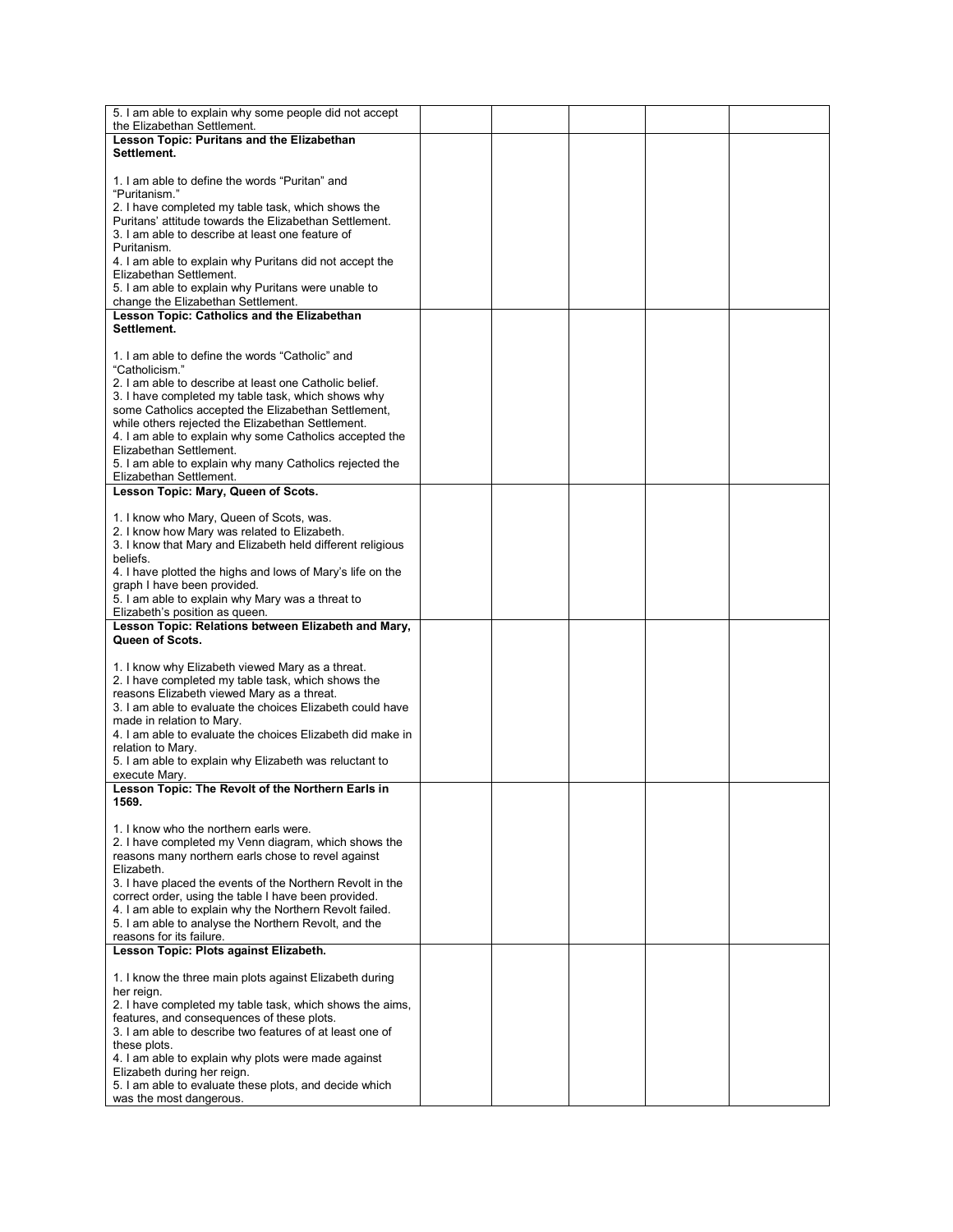| Lesson Topic: The Execution of Mary, Queen of                                                                                                                                                   |  |  |  |
|-------------------------------------------------------------------------------------------------------------------------------------------------------------------------------------------------|--|--|--|
| Scots.                                                                                                                                                                                          |  |  |  |
| 1. I know who Francis Walsingham was.<br>2. I am able to describe two features of Walsingham's<br>intelligence-gathering network.<br>3. I have placed the causes for Mary's execution into long |  |  |  |
| and short term categories.<br>4. I am able to evaluate the causes for Mary's execution,<br>and decide which was the most important.                                                             |  |  |  |
| 5. I am able to explain how and why Mary was executed<br>in 1587.<br>Lesson Topic: Political and Religious Rivalry with                                                                         |  |  |  |
| Spain.                                                                                                                                                                                          |  |  |  |
| 1. I know the religious differences between England and<br>Spain.<br>2. I know the political differences between England and                                                                    |  |  |  |
| Spain.<br>3. I have completed the source analysis task.<br>4. I am able to describe two features of the religious                                                                               |  |  |  |
| rivalry between England and Spain.<br>5. I am able to explain why England and Spain became                                                                                                      |  |  |  |
| rivals during Elizabeth's reign.<br>Lesson Topic: Commercial Rivalry with Spain.                                                                                                                |  |  |  |
|                                                                                                                                                                                                 |  |  |  |
| 1. I am able to define "commerce" and "commercial" in<br>relation to money and trade.                                                                                                           |  |  |  |
| 2. I understand why England and Spain became<br>commercial rivals during Elizabeth's reign.<br>3. I have completed the knowledge check sheet that I                                             |  |  |  |
| have been provided.<br>4. I am able to describe two features of England's<br>commercial rivalry with Spain.                                                                                     |  |  |  |
| 5. I am able to evaluate the reasons for England's<br>commercial rivalry with Spain, and decide which was the<br>most important.                                                                |  |  |  |
| Lesson Topic: The Spanish Armada - Aims.                                                                                                                                                        |  |  |  |
|                                                                                                                                                                                                 |  |  |  |
| 1. I know what the Spanish Armada was.<br>2. I am able to describe the Spanish plan to invade<br>England.                                                                                       |  |  |  |
| 3. I have completed the table task, which shows the<br>different military tactics used by the English and the                                                                                   |  |  |  |
| Spanish.<br>4. I am able to describe two features of the English navy.                                                                                                                          |  |  |  |
| 5. I am able to describe two features of the Spanish navy.                                                                                                                                      |  |  |  |
| Lesson Topic: The Spanish Armada - English Victory<br>and its Consequences.                                                                                                                     |  |  |  |
| 1. I know how the English defeated the Spanish Armada<br>in 1588.                                                                                                                               |  |  |  |
| 2. I have completed my table task, which shows the<br>reasons for the English victory and their impact on the<br>battle.                                                                        |  |  |  |
| 3. I have used the information handout to complete a<br>mind map of the consequences of the English victory<br>over Spain.                                                                      |  |  |  |
| 4. I am able to describe two consequences of the English<br>victory over Spain.                                                                                                                 |  |  |  |
| 5. I am able to evaluate the reasons for England's victory,<br>and decide which was the most important.                                                                                         |  |  |  |
| Lesson Topic: Education in Elizabethan England.                                                                                                                                                 |  |  |  |
| 1. I know the different types of education which were<br>available in Elizabethan England.                                                                                                      |  |  |  |
| 2. I understand which social groups could access<br>education in Elizabethan England.                                                                                                           |  |  |  |
| 3. I am able to describe two features of the school system<br>in Elizabethan England.                                                                                                           |  |  |  |
| 4. I have completed the table task, which shows how<br>opportunities for education in Elizabethan England                                                                                       |  |  |  |
| changed.<br>5. Using my completed table, I am able to evaluate how<br>far opportunities for education were improved during                                                                      |  |  |  |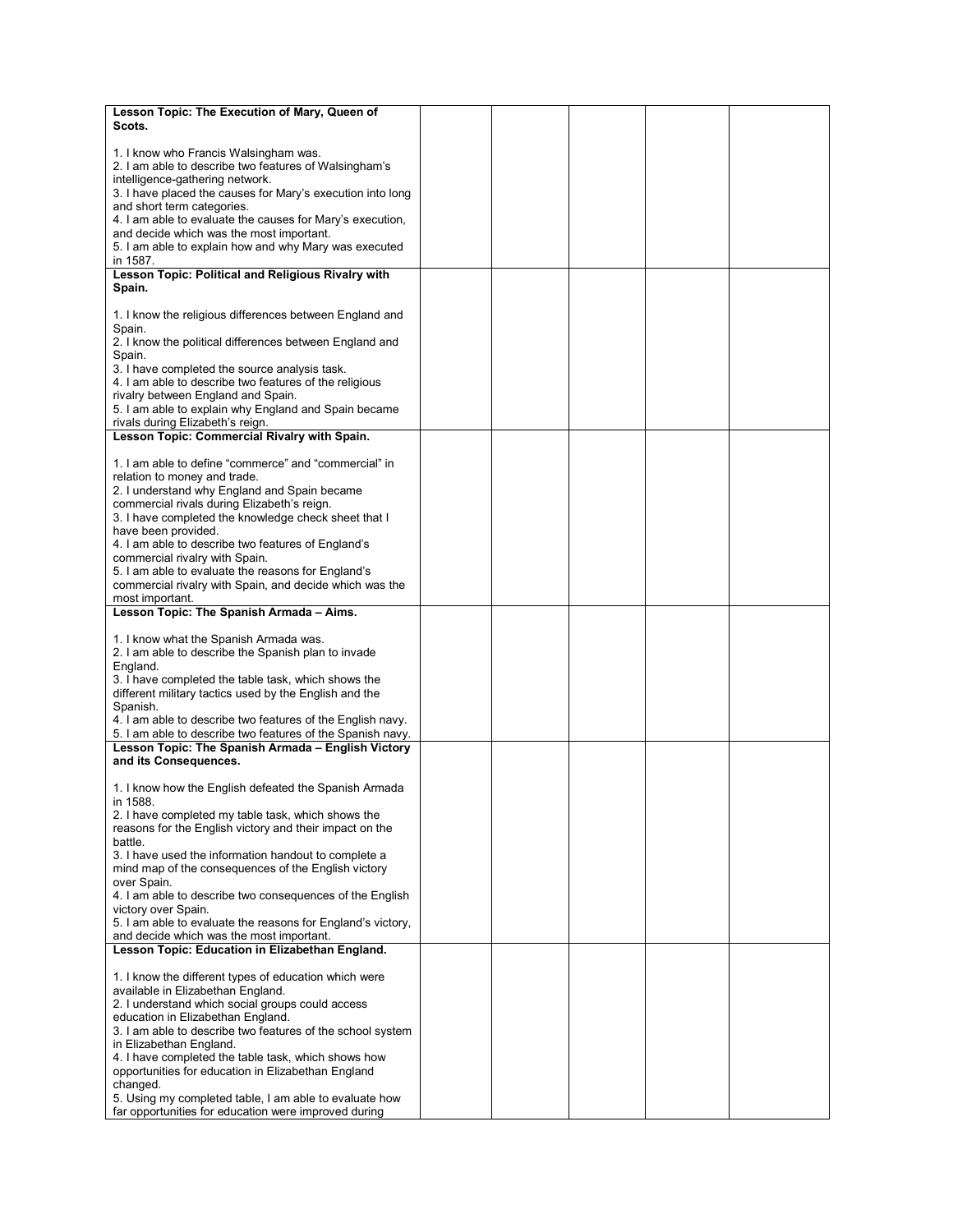| Elizabeth's reign.                                          |  |  |  |
|-------------------------------------------------------------|--|--|--|
|                                                             |  |  |  |
|                                                             |  |  |  |
| Lesson Topic: Leisure Time in Elizabethan England.          |  |  |  |
|                                                             |  |  |  |
| 1. I am able to define "leisure" and "leisure time."        |  |  |  |
| 2. Having watched the video, I am able to describe the      |  |  |  |
| main features of the Elizabethan theatre and its            |  |  |  |
| audience.                                                   |  |  |  |
|                                                             |  |  |  |
| 3. I have completed my Venn diagram, which shows the        |  |  |  |
| leisure activities different social groups preferred.       |  |  |  |
| 4. I am able to describe two features of Elizabethan sport. |  |  |  |
| 5. I am able to explain why certain leisure activities      |  |  |  |
| appealed to certain social groups in Elizabethan England.   |  |  |  |
| Lesson Topic: Poverty in Elizabethan England.               |  |  |  |
|                                                             |  |  |  |
| 1. I know that poverty was common in Elizabethan            |  |  |  |
| England.                                                    |  |  |  |
| 2. I have completed my table task, which shows the main     |  |  |  |
| reasons for poverty in Elizabethan England.                 |  |  |  |
| 3. I am able to describe two features of poverty in         |  |  |  |
|                                                             |  |  |  |
| Elizabethan England.                                        |  |  |  |
| 4. I am able to explain why some people fell into poverty   |  |  |  |
| in Elizabethan England.                                     |  |  |  |
| 5. Using my completed table, I am able to evaluate the      |  |  |  |
| reasons for poverty in Elizabethan England, and decide      |  |  |  |
| which was the most important.                               |  |  |  |
| Lesson Topic: Changing Attitudes towards the Poor.          |  |  |  |
|                                                             |  |  |  |
| 1. I know how Elizabethan people distinguished between      |  |  |  |
| the "deserving" and the "undeserving" poor.                 |  |  |  |
| 2. I have completed my table task, which shows how          |  |  |  |
|                                                             |  |  |  |
| Elizabeth's government attempted to help the poor, and      |  |  |  |
| how they did not attempt to help the poor.                  |  |  |  |
| 3. I am able to explain why many people became              |  |  |  |
| concerned about poverty in Elizabethan England.             |  |  |  |
| 4. I have completed my knowledge check sheet on             |  |  |  |
| vagabonds and vagabondage.                                  |  |  |  |
| 5. I am able to describe two features of vagabondage in     |  |  |  |
| Elizabethan England.                                        |  |  |  |
| Lesson Topic: English Voyages and Exploration.              |  |  |  |
|                                                             |  |  |  |
| 1. I am able to define "voyage," "exploration," and         |  |  |  |
| "colony."                                                   |  |  |  |
| 2. I know the parts of the world which English explorers    |  |  |  |
| visited.                                                    |  |  |  |
|                                                             |  |  |  |
| 3. I have completed my table task, which shows the          |  |  |  |
| different reasons English sailors wished to explore the     |  |  |  |
| world.                                                      |  |  |  |
| 4. I am able to describe two features of English            |  |  |  |
| exploration during this period.                             |  |  |  |
| 5. Using my completed table, I am able to evaluate the      |  |  |  |
| different reasons English sailors wished to explore the     |  |  |  |
| world, and decide which was the most important.             |  |  |  |
| Lesson Topic: Drake's Circumnavigation of the Globe         |  |  |  |
| $(1577-80).$                                                |  |  |  |
|                                                             |  |  |  |
| 1. I am able to define "globe," "navigation" and            |  |  |  |
| "circumnavigation."                                         |  |  |  |
| 2. I know who Francis Drake was.                            |  |  |  |
|                                                             |  |  |  |
| 3. I am able to describe Drake's route around the globe.    |  |  |  |
| 4. I have completed my table task, which shows the          |  |  |  |
| positive and negative things Drake experienced during       |  |  |  |
| his journey.                                                |  |  |  |
| 5. I am able to explain why Drake wished to                 |  |  |  |
| circumnavigate the globe.                                   |  |  |  |
| Lesson Topic: Raleigh and Virginia (1585).                  |  |  |  |
|                                                             |  |  |  |
| 1. I know who Walter Raleigh was.                           |  |  |  |
| 2. I know where Virginia is located, and why Raleigh gave   |  |  |  |
| it this name.                                               |  |  |  |
| 3. I am able to explain why Raleigh wished to found a       |  |  |  |
| colony in North America.                                    |  |  |  |
| 4. I am able to describe two features of the Virginia       |  |  |  |
| colony.                                                     |  |  |  |
|                                                             |  |  |  |